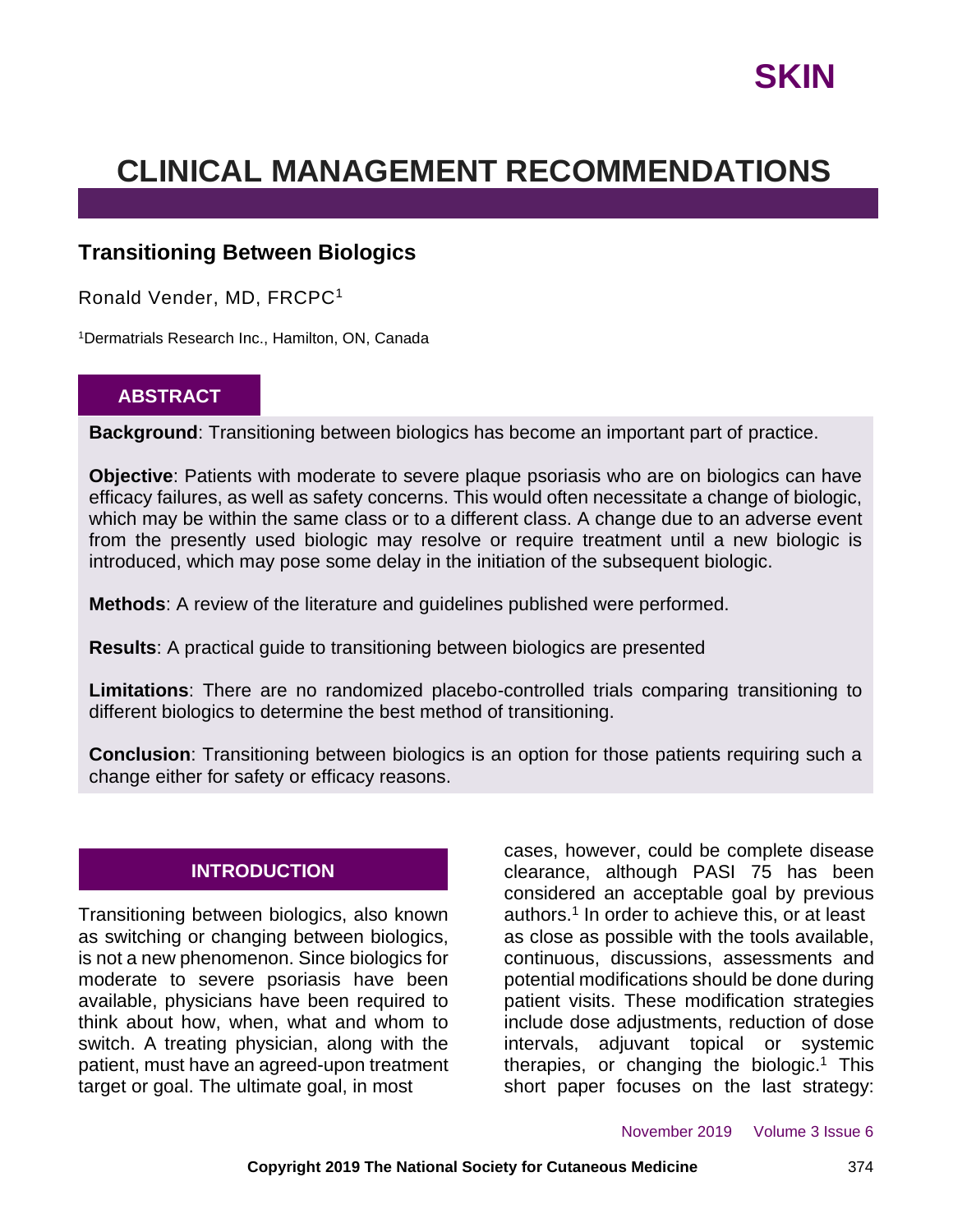changing, switching or transition between biologics.

## **TIME FOR SOMETHING NEW**

When considering a change, one must also consider the functional impairment of the patient, comorbidities, as well as treatment risks.<sup>2</sup> For instance, not all biologics are indicated for psoriatic arthritis, while others must be used with caution in patients with inflammatory bowel disease (a known comorbidity associated with psoriasis). Some biologics can be administered via alternative devices (e.g. auto-injectors) to simplify selfinjection in patients that may have dexterity issues.

Primary non-response, secondary nonresponse, adverse events, and the patientphysician decision may also be factors for switching therapy.<sup>3</sup> Primary non-response is also well known as a primary failure. This can occur in a small percentage of patients with any biologic. In the past, a PASI response of less than 75% improvement was considered primary failure if the success was not seen in the first six months of treatment. More recently, due to the greater efficacy of newer biologics, a PASI response of less than 90% improvement may be considered a primary failure. This can be considered as early as the first 8-12 weeks. $4.5$  Some treating physicians may be a bit more patient and stretch it to the first 4-6 months. While a lack of initial efficacy during the induction period may be considered primary failure, given the variation of induction periods with many biologics, this may be an inadequate time to reach a conclusion.

Secondary non-response is also known as secondary failure, where there is a loss of efficacy over time. Several possible contributing factors include a patient's weight, previous biologic failures, and comorbidities (e.g. psoriatic arthritis, diabetes, hypertension and cardio-metabolic disease). Occasionally, optimization of the biologic, such as increasing the dose or shortening the intervals between treatments, may boost efficacy. A new concept of reinduction may also help to reverse a secondary failure.<sup>6,7</sup>

Adverse events may necessitate a change in biologics as well. Examples include the development of tuberculosis, multiple sclerosis, congestive heart failure, recurrent candidiasis and/or sinusitis and injection site reactions. Lastly, patient-physician decision, such as a request for switching for reasons other than efficacy or safety, can occur. However, undisclosed non-adherence may be thought of as non-response to treatment and could lead to switching therapies unnecessarily.<sup>8,9</sup>

### **WASHOUTS**

There are differences of opinions as to whether washouts are required in-between different biologics. Appropriate washout periods minimize the potentially adverse safety effects of treating with two immunomodulatory agents at once. Evidence against a washout appreciates the risk to the patient's quality of life of waiting for 4 halflives between biologics. The latter may outweigh any perceived benefit.<sup>10,11</sup> The risk for psoriasis flares is generally greater than the risk for any adverse effects associated with overlapping biologic therapies.<sup>12</sup> While a theoretical risk for increased susceptibility to infection has been proposed if washout time is not adequate between biologic therapies, data supporting such a risk are minimal. $13$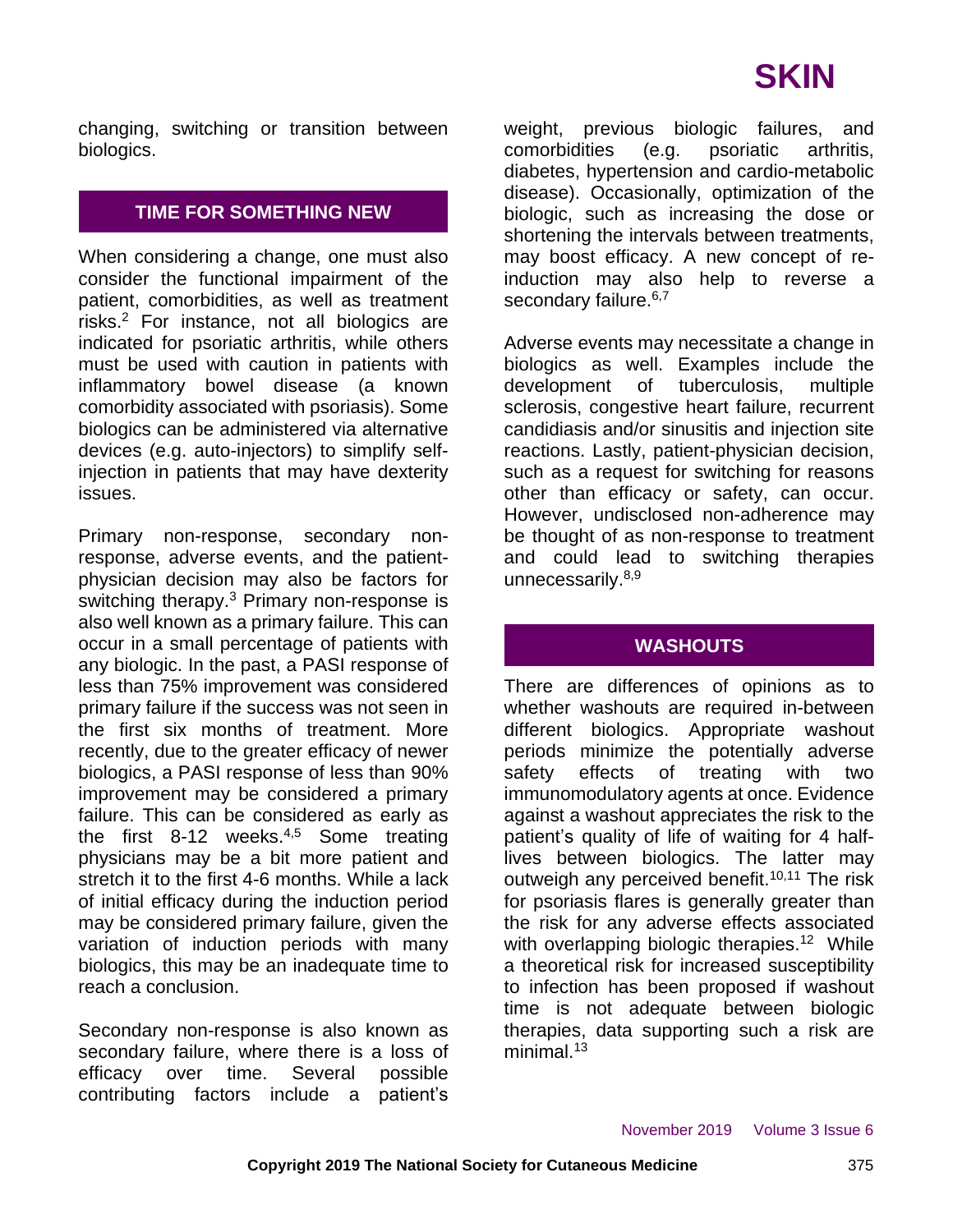## **GUIDELINES**

There are many published guidelines for treating psoriasis, however very few provide guidance on how to transition between biologics. The guidelines from Spanish Academy of Dermatology and Venereology (AEDV) recommend that when switching to consider the following: presence or absence of active joint disease, the clinical characteristics of the patient (weight, risk of infection, comorbidities, and contraindications related to specific biologic agents), the mechanism of action, the appropriateness of the dosage and route of administration, the additional cost of induction therapy and other pharmacoeconomic considerations, the relative risk of infections and immunogenicity and the response of the new biologic with previous exposure or failures of other biologics. However, no guidance was given on exactly how to transition.<sup>14</sup>

The joint AAD-NPF Guidelines suggest switching biologics when there is no definitive response to treatment with anti-IL12/23, anti-IL17s and anti-IL23s ascertained after 12 weeks of continuous therapy, anti-TNFs after 12-16 weeks of continuous therapy and Infliximab after 8-10 weeks. If clinically needed, it is suggested, to switch to a different biologic agent with the possibility of improved efficacy, safety, and/or tolerability. They warn that not all switches may result in improvement. The duration of the interval between discontinuation of previous medication and initiation of a biologic may depend on the treatment that is being discontinued, disease severity, and response to prior treatment, therefore, should be assessed on a case-by-case basis. Similar to AEDV Guidelines, no direction on exactly how to switch is discussed.<sup>15</sup>

The National Institute for Health and Care Excellence (NICE) Guidelines, recommend a switch if there is 1) no adequate response to a first biologic (at 10 weeks after starting infliximab, 12 weeks for etanercept, ixekizumab, secukinumab and brodalumab, and 16 weeks for adalimumab, ustekinumab, or guselkumab; primary failure) or 2) psoriasis initially responds adequately but subsequently loses this response (secondary failure), or 3) the  $1<sup>st</sup>$  biologic cannot be tolerated or becomes contraindicated. Again, there is no quidance on how to transition.<sup>16</sup>

The most definitive guidelines on transitioning between biologics belong to the British Association of Dermatologists (BAD).<sup>7</sup> They suggest the following transitioning options: No washout period or a nonstandard washout period (greater than or less than three months or four half-lives). An overlap of biologic therapy or bridging with standard systemics may also be considered. No studies comparing strategies for transitioning between biologic therapies were included in the clinical review. In those that used shorter, non-standard washout periods, there did not appear to be an increased safety risk. The BAD guidelines note factors that influence transitioning therapy strategies: drug pK/pD of the drug being stopped and the one to be started, the patient's clinical history, the disease severity and the underlying risk of infection (if biologics are overlapped). Finally, recommendation R27 suggests the following: When transitioning to a new biologic therapy (from a previous biologic therapy) consider using: a 1-month washout period or the length of the treatment cycle (whichever is longer) between the last dose of the current biologic therapy and the planned date of biologic initiation.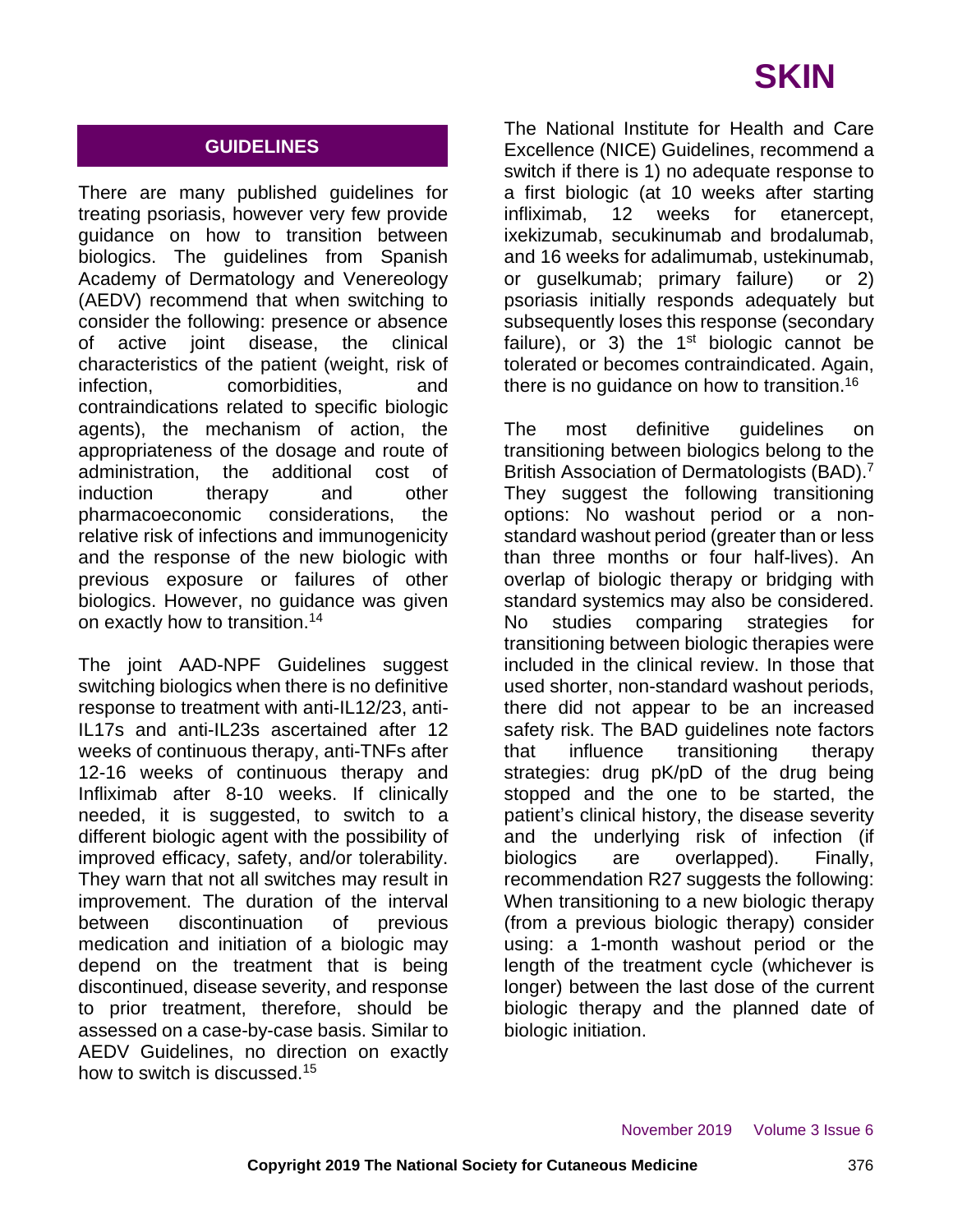#### **HOW TO TRANSITION**

When switching due to efficacy, one can use no washout by switching at the next scheduled dose of the failed biologic based on the minimal or shortest dosing interval of the failed biologic with the standard induction dose schedule followed by standard maintenance dosing of the subsequent biologic.<sup>6</sup> However, when switching due to safety issues, one may need to use a necessary treatment-free interval until safety parameters have normalized or stabilized.<sup>6</sup>

The washout period for biologics is usually considered to be four half-lives of the reference drug. It is important to realize that the pharmacodynamic effects of the biologic may not necessarily correlate with the pharmacokinetic effects.<sup>7,11,17</sup> When no washout period is required then the guide in Table 1 is suggested. Note the table accounts for usual dosing, but if patients are switched without washouts of the prior drug, adverse outcomes have not been reported - i.e. they could stop a drug on one day and take another the next day.

| <b>TABLE 1.</b> The Guide based on minimum dosing intervals |  |  |  |  |  |
|-------------------------------------------------------------|--|--|--|--|--|
|-------------------------------------------------------------|--|--|--|--|--|

| <b>Failed Biologic</b> | Could start a new biologic in |  |  |
|------------------------|-------------------------------|--|--|
| Etanercept             | 1 week $1$                    |  |  |
| Adalimumab             | $2$ weeks <sup>1</sup>        |  |  |
| Infliximab             | $2-4$ weeks <sup>1</sup>      |  |  |
| Certolizumab           | 2 weeks $2$                   |  |  |
| <b>Ustekinumab</b>     | 4 weeks $2$                   |  |  |
| Secukinumab            | 2 weeks $2$                   |  |  |
| Ixekizumab             | 2 weeks $2$                   |  |  |
| <b>Brodalumab</b>      | 2 weeks $2$                   |  |  |
| Guselkumab             | 4 weeks $2$                   |  |  |
| Tildrakizumab          | 4 weeks $2$                   |  |  |
| Risankizumab           | 4 weeks $2$                   |  |  |

<sup>1</sup>Mrowietz, U., de Jong, E., Kragballe, K., et al. A consensus report on appropriate treatment optimization and transitioning in the management of moderate‐to‐severe plaque psoriasis. *J Eur Acad Dermatol Venereol*. 2014;28: 438- 453. <sup>2</sup>Extrapolated from Mrowietz, U., de Jong, E., Kragballe, K., et al. A consensus report on appropriate treatment optimization and transitioning in the management of moderate‐to‐severe plaque psoriasis. *J Eur Acad Dermatol Venereol*. 2014;28:438-453.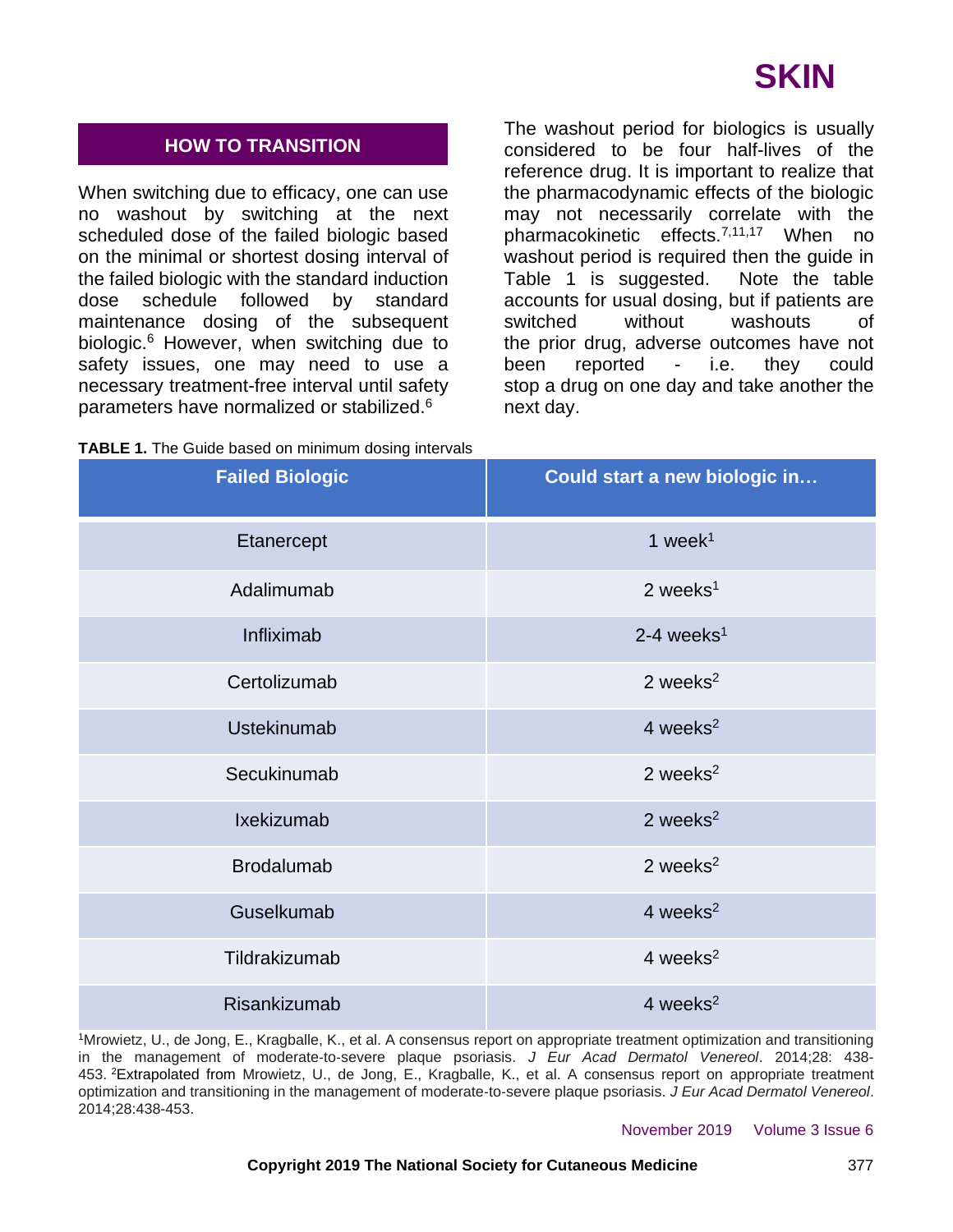### **WHAT TO TRANSITION TO**

In general, reports show that switching between biologics whether within the same class or to a different class can be successful. <sup>17</sup> However, Piaserico et al. noted that individuals who experienced a secondary loss of efficacy to one TNF inhibitor or stopped treatment due to an adverse event were more likely to achieve PASI 75 at week 12 than those who were primary nonresponders.<sup>3</sup>

The first reported transitioning between two anti-IL-17 antagonists showed similar efficacy when brodalumab patients were transitioned to secukinumab with a twomonth washout period. There was no primary, secondary, or safety issue in the brodalumab patients. The reason for the switch was due to the abrupt cessation of a clinical trial of brodalumab for administrative reasons.<sup>18</sup>

In contrast to Piaserico et al.<sup>3</sup> , Georgakopoulos et al. <sup>19</sup> showed that the same might not be true for IL-17A antagonists, where efficacy outcomes did not correlate with reason for secukinumab discontinuation and the duration of secukinumab therapy had no effect on efficacy outcomes when switched to ixekizumab in their case series. More specifically, in this Canadian multicentre retrospective study of 17 secukinumab nonresponders, there were 4 primary secukinumab non-responders whom all responded to ixekizumab, reaching PASI75 or a physician's global assessment (PGA) of 0 or 1. There were 9 secondary nonresponders to secukinumab where 8 of the 9 responded to ixekizumab with a PASI75 or PGA of 0 or 1. There were 4 patients who stopped secukinumab due to intolerance or non-drug related reasons and 3 were able to

achieve a PASI75 or PGA of 0 or 1 on ixekizumab.

Overall, their results suggested that a large proportion of secukinumab non-responders who switched to ixekizumab will experience an improved clinical response regardless of the reason or timing of secukinumab discontinuation. Not all patients who experienced an adverse event to secukinumab will experience the same issue with ixekizumab but could experience new adverse events as well. It may be worth noting, especially with the secondary nonresponders, that the primary outcome of this study was taken at the end of the ixekizumab loading phase (week 12), which is obviously a higher dose than during the maintenance phase. As secondary non-responders to secukinumab, they would have also responded well during the induction phase of this biologic and therefore it is still possible that these patients will be secondary nonresponders to ixekizumab when observed at later time points on the label maintenance dose.

Gasslitter, I., et al,<sup>20</sup> also recently showed successful switching in 26 patients between the three presently available anti-IL-17 agents (secukinumab, ixekizumab and brodalumab). Eighteen patients changed their treatment from secukinumab to ixekizumab and seven patients to brodalumab. Brodalumab was used in 3 cases after the failure of treatment with ixekizumab. In only one case, did the nonresponse of brodalumab result in a therapy switch to secukinumab. Overall success was seen in over 70% of patients.

Finally, a clinical benefit has also been observed among patients who switched from an anti-IL12/23 inhibitor (ustekinumab) to an anti-IL23 inhibitor (guselkumab). Specifically, a Phase 3 study showed that guselkumab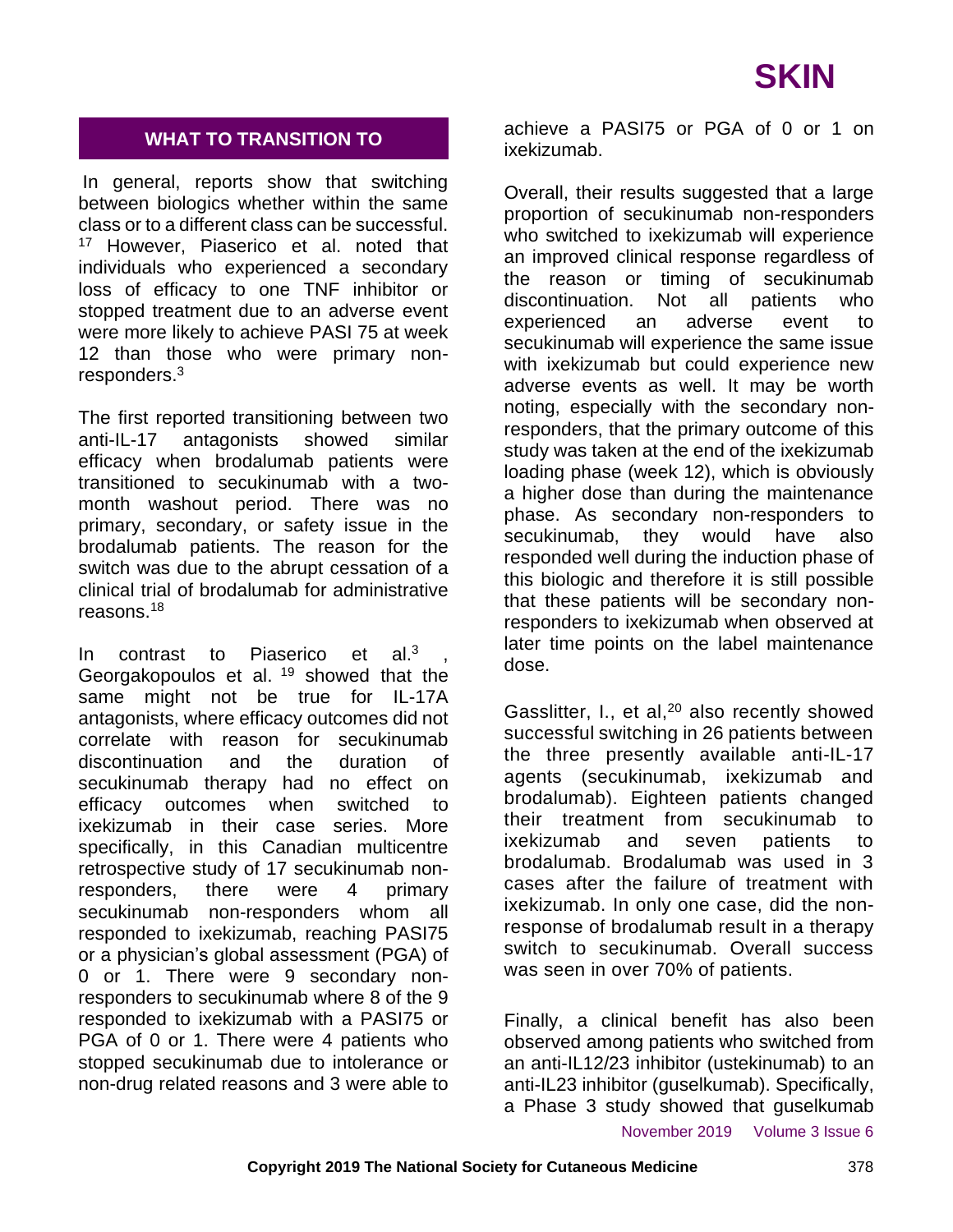demonstrated greater efficacy compared with ustekinumab among patients who failed to achieve an Investigator's Global Assessment score of 0 or 1 with ustekinumab therapy. For example, at week 52, greater proportions of patients treated with guselkumab achieved PASI 90 (51.1% vs. 24.1%; P < 0.001) and PASI 100 (20.0% vs. 7.5%; P = 0.003) compared with the randomized ustekinumab group.<sup>21</sup> Similarly, a Phase 2 study showed that patients who have been previously treated with ustekinumab, when re-treated with risankizumab, maintained or improved PASI 90 response rates.<sup>22</sup>

Overall, regardless of the biologic, switching agents can significantly improve outcomes for patients.<sup>23</sup>

## **CONCLUSION**

Transitioning between biologics is now a privilege and a better way to optimize treatment for patients with moderate to severe psoriasis to improve their quality of life.

**Conflict of Interest Disclosures:** Ron Vender has served on Advisory Board and Consultant and Principal Investigator and Speaker for Abbvie, Amgen, Bausch-Health, Celgene, Centocor, Janssen, Lilly, Merck, Novartis, Pfizer, and UCB

#### **Funding:** None

#### **Corresponding Author:**

Ron Vender, MD, FRCPC Dermatrials Research Inc. 707-25 Charlton Ave East Hamilton ON L8N 1Y2 Tel: (905) 517-8119 Email: [ron.vender@me.com](mailto:ron.vender@me.com)

#### **References:**

- 1. Mrowietz U, Kragballe K, Reich K, et al. Definition of treatment goals for moderate to severe psoriasis: a European consensus. *Arch Dermatol Res.* 2010;303(1):1-10.
- 2. Gladman D, Poulin Y, Adams K, et.al. Treating Psoriasis and Psoriatic Arthritis: Position Paper on Applying the Treat-to-target Concept to Canadian Daily Practice. *The Journal of Rheumatology*. Apr 2017;44(4):519-534.
- 3. Piaserico, Stefano et al. Efficacy of switching between tumor necrosis factor-alfa inhibitors in psoriasis: Results from the Italian Psocare Registry. *J Am Acad Dermatol*. 2014;70(2):257- 262.e3.
- 4. Mrowietz, U. , Steinz, K. and Gerdes, S., Psoriasis: to treat or to manage? *Exp Dermatol*. 2014;23:705-709. doi[:10.1111/exd.12437](https://doi.org/10.1111/exd.12437)
- 5. Gulliver, W., Lynde, C., Dutz, J. et al. Think beyond the Skin. 2014 Canadian Expert Opinion Paper on Treating to Target in Plaque Psoriasis. *Journal of Cutaneous Medicine and Surgery*. 2015:19(1);22–27.

https://doi.org/10.2310/7750.2014.13151

- 6. Mrowietz, U. , de Jong, E. , Kragballe, K. , et al. A consensus report on appropriate treatment optimization and transitioning in the management of moderate‐to‐severe plaque psoriasis. *J Eur Acad Dermatol Venereol*. 2014;28:438-453.
- 7. Smith, C., Jabbar‐Lopez, Z., Yiu, Z., et al. British Association of Dermatologists guidelines for biologic therapy for psoriasis. *Br J Dermatol*. 2017;177:628-636.
- 8. Dunbar-Jacob, J. et al. Treatment adherence in chronic disease. *Journal of Clinical Epidemiology*. 54(12);S57-S60.
- 9. Ahluwalia, V., Rampakakis, E., Movahedi, M. et al. Predictors of patient decision to discontinue anti-rheumatic medication in patients with rheumatoid arthritis: results from the Ontario best practices research initiative. *Clin Rheumatol.* 2017;36:2421. https://doi.org/10.1007/s10067-017-3805-4
- 10. Cather JC, Crowley JJ. Use of biologic agents in combination with other therapies for the treatment of psoriasis. *Am J Clin Dermatol*. 2014;15(6):467- 78.
- 11. Choi, Young M. et al. From the Medical Board of the National Psoriasis Foundation: Perioperative management of systemic immunomodulatory agents in patients with psoriasis and psoriatic arthritis. *J Am Acad Dermatol.* 2016;75(4):798- 805.e7.
- November 2019 Volume 3 Issue 6 12. Mrowietz U, Kragballe K, Reich, et al. Definition of treatment goals for moderate to severe psoriasis: